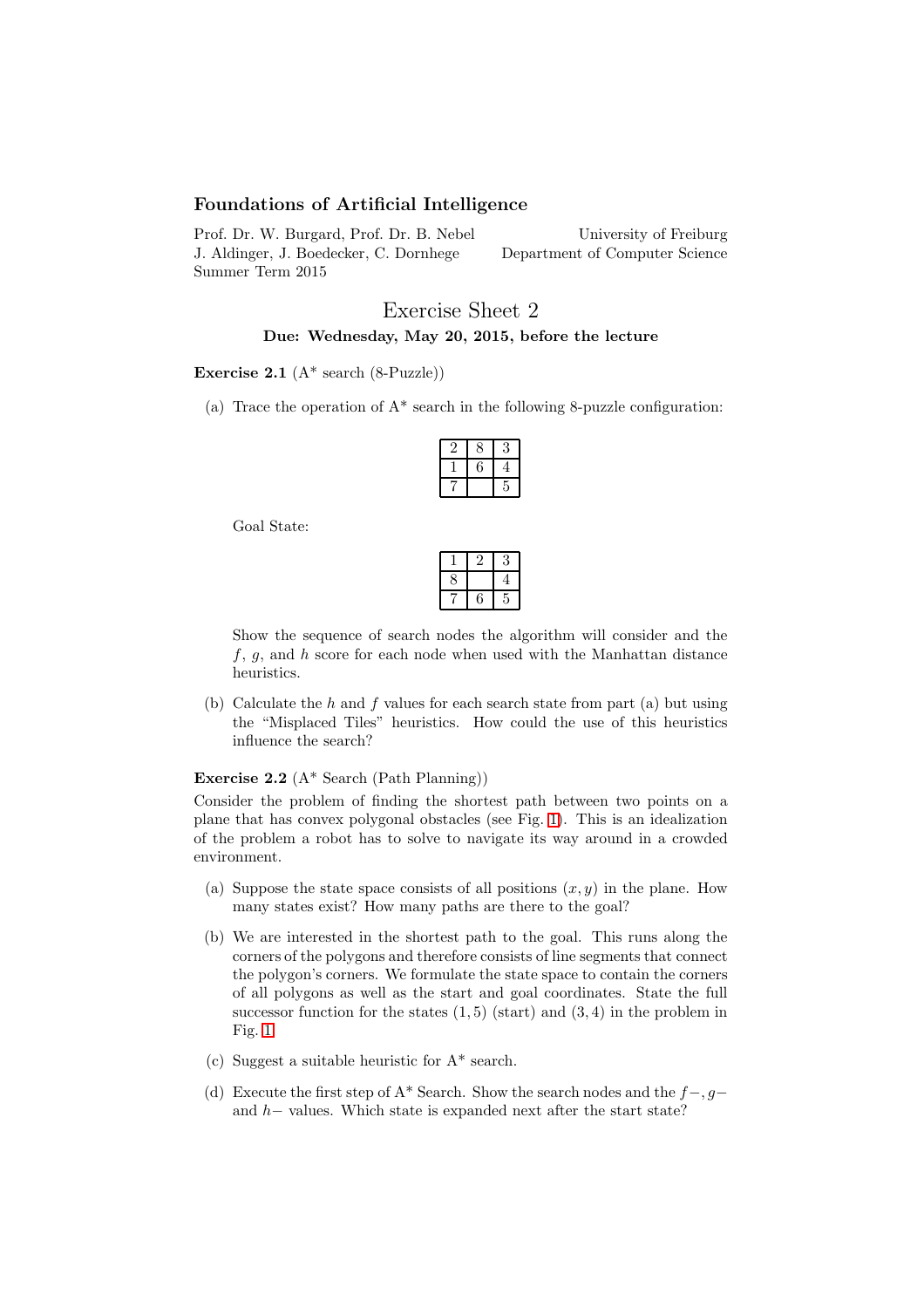

<span id="page-1-0"></span>Figure 1: Robot navigation among polygons. The origin O is at coordinates  $(0, 0)$ . The start state is at  $(1, 5)$ . The goal is at  $(10, 5)$ .

# Exercise 2.3 (Search algorithms)

Prove each of the following statements:

- (a) Breadth-first search is a special case of uniform-cost search.
- (b) Breadth-first search, depth-first search, and uniform-cost search are special cases of best-first search.
- (c) Uniform-cost search is a special case of A\* search.